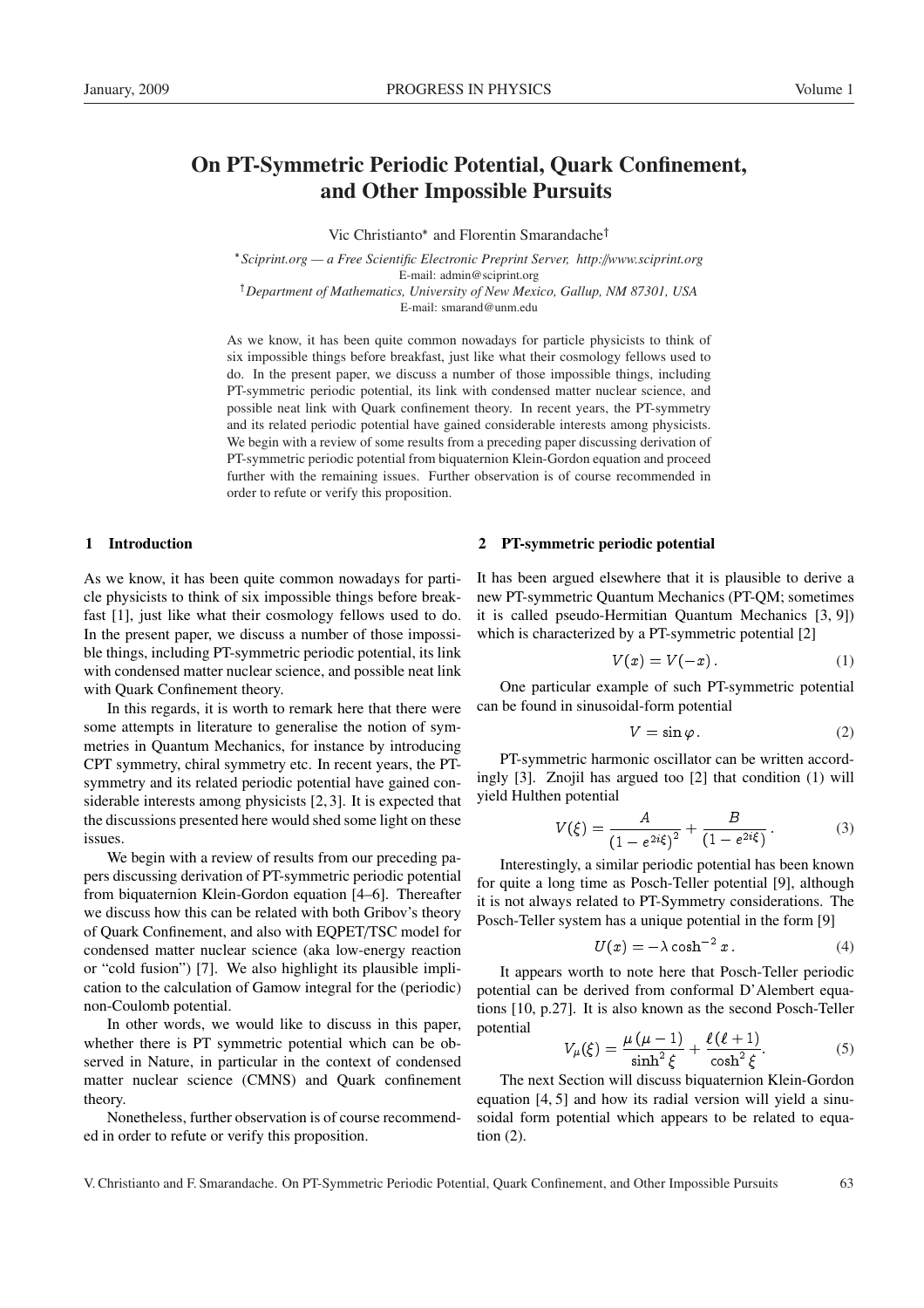## 3 Solution of radial biquaternion Klein-Gordon equation and a new sinusoidal form potential

In our preceding paper [4], we argue that it is possible to write biquaternionic extension of Klein-Gordon equation as follows

$$
\left[ \left( \frac{\partial^2}{\partial t^2} - \nabla^2 \right) + i \left( \frac{\partial^2}{\partial t^2} - \nabla^2 \right) \right] \varphi(x, t) =
$$
  
= 
$$
-m^2 \varphi(x, t), \qquad (6)
$$

or this equation can be rewritten as

$$
\left(\diamondsuit\bar{\diamondsuit} + m^2\right)\varphi(x,t) = 0\tag{7}
$$

provided we use this definition

$$
\diamondsuit = \nabla^q + i \nabla^q = \left( -i \frac{\partial}{\partial t} + e_1 \frac{\partial}{\partial x} + e_2 \frac{\partial}{\partial y} + e_3 \frac{\partial}{\partial z} \right) +
$$

$$
+ i \left( -i \frac{\partial}{\partial T} + e_1 \frac{\partial}{\partial X} + e_2 \frac{\partial}{\partial Y} + e_3 \frac{\partial}{\partial Z} \right),
$$
(8)

where  $e_1$ ,  $e_2$ ,  $e_3$  are *quaternion imaginary units* obeying (with ordinary quaternion symbols  $e_1 = i$ ,  $e_2 = j$ ,  $e_3 = k$ ):

$$
i^2 = j^2 = k^2 = -1
$$
,  $ij = -ji = k$ , (9)

$$
jk = -kj = i, \quad ki = -ik = j, \tag{10}
$$

and quaternion *Nabla operator* is defined as [4]

$$
\nabla^q = -i \frac{\partial}{\partial t} + e_1 \frac{\partial}{\partial x} + e_2 \frac{\partial}{\partial y} + e_3 \frac{\partial}{\partial z}.
$$
 (11)

Note that equation (11) already included partial timedifferentiation.

Thereafter one can expect to find solution of *radial* biquaternion Klein-Gordon Equation [5, 6].

First, the standard Klein-Gordon equation reads

$$
\left(\frac{\partial^2}{\partial t^2} - \nabla^2\right)\varphi(x,t) = -m^2\varphi(x,t). \qquad (12)
$$

At this point we can introduce polar coordinate by using the following transformation

$$
\nabla = \frac{1}{r^2} \frac{\partial}{\partial r} \left( r^2 \frac{\partial}{\partial r} \right) - \frac{\ell^2}{r^2} . \tag{13}
$$

Therefore by introducing this transformation (13) into (12) one gets (setting  $\ell = 0$ )

$$
\left(\frac{1}{r^2}\frac{\partial}{\partial r}\left(r^2\frac{\partial}{\partial r}\right)+m^2\right)\varphi(x,t)=0.
$$
 (14)

By using the same method, and then one gets radial expression of BQKGE (6) for 1-dimensional condition as follows [5, 6]

$$
\left(\frac{1}{r^2}\frac{\partial}{\partial r}\left(r^2\frac{\partial}{\partial r}\right) - i\frac{1}{r^2}\frac{\partial}{\partial r}\left(r^2\frac{\partial}{\partial r}\right) + m^2\right)\varphi(x,t) = 0.
$$
 (15)

Using Maxima computer package we find solution of equation (15) as a new potential taking the form of sinusoidal potential

$$
y = k_1 \sin\left(\frac{|m|r}{\sqrt{-i-1}}\right) + k_2 \cos\left(\frac{|m|r}{\sqrt{-i-1}}\right), \quad (16)
$$

where  $k_1$  and  $k_2$  are parameters to be determined. It appears very interesting to remark here, when  $k_2$  is set to 0, then equation (16) can be written in the form of equation (2)

$$
V = k_1 \sin \varphi , \qquad (17)
$$

by using definition

$$
\varphi = \sin\left(\frac{|m|r}{\sqrt{-i-1}}\right). \tag{18}
$$

In retrospect, the same procedure which has been traditionally used to derive the Yukawa potential, by using radial biquaternion Klein-Gordon potential, yields a PT-symmetric periodic potential which takes the form of equation (1).

## 4 Plausible link with Gribov's theory of Quark Confinement

Interestingly, and quite oddly enough, we find the solution (17) may have deep link with Gribov's theory of Quark confinement [8, 11]. In his Third Orsay Lectures he described a periodic potential in the form [8, p.12]

$$
\ddot{\psi} - 3\sin\psi = 0. \tag{19}
$$

By using Maxima package, the solution of equation (19) is given by

$$
x_1 = k_2 - \frac{\int \frac{1}{\sqrt{k_1 - \cos(y)}} dy}{\sqrt{6}}
$$
  

$$
x_2 = k_2 + \frac{\int \frac{1}{\sqrt{k_1 - \cos(y)}} dy}{\sqrt{6}}
$$
 (20)

while Gribov argues that actually the equation shall be like nonlinear oscillation with damping, the equation (19) indicates close similarity with equation (2).

Therefore one may think that PT-symmetric periodic potential in the form of (2) and also (17) may have neat link with the Quark Confinement processes, at least in the context of Gribov's theory. Nonetheless, further observation is of course recommended in order to refute or verify this proposition.

## 5 Implication to condensed matter nuclear science. Comparing to EQPET/TSC model. Gamow integral

In accordance with a recent paper [6], we interpret and compare this result from the viewpoint of EQPET/TSC model which has been suggested by Prof. Takahashi in order to explain some phenomena related to Condensed matter nuclear Science (CMNS).